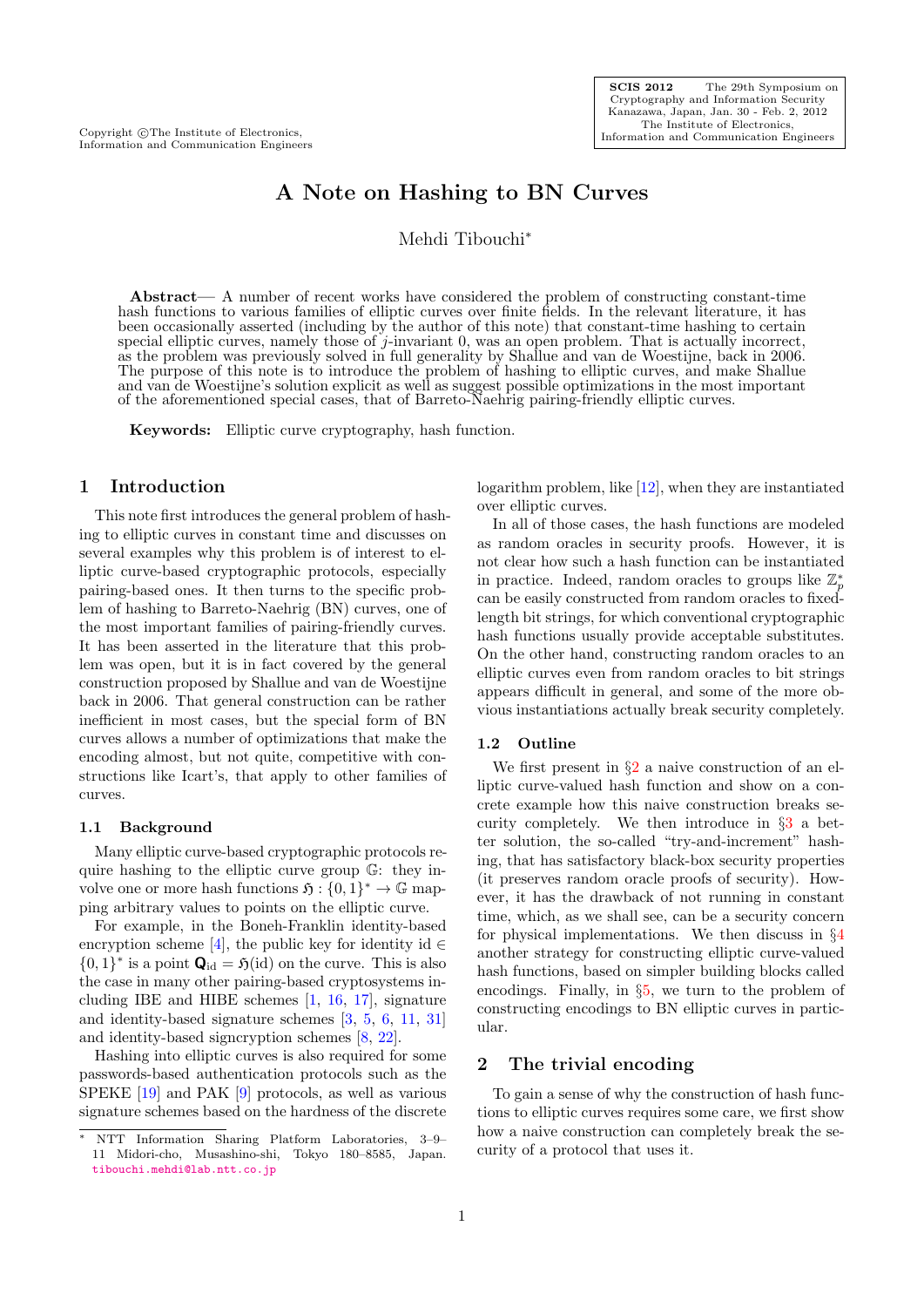# 2.1 A naive construction

We would like to construct a hash function  $\mathfrak{H}: \{0,1\}^* \to$ G to an elliptic curve group G, which we can assume is cyclic of order  $N$  and generated by a given point  $\mathsf{G}$ . The simplest, most naive way to do so is probably to start from an integer-valued hash function  $\mathfrak{h}: \{0,1\}^* \to \mathbb{Z}_N$ (for which reasonable instantiations are easy to come by) and to define  $\mathfrak{H}$  as:

<span id="page-1-1"></span>
$$
\mathfrak{H}(m) = [\mathfrak{h}(m)] \cdot \mathbf{G}.\tag{1}
$$

This is, however, a bad idea on multiple levels.

On the one hand, it is easy to see why this will typically break security proofs in the random oracle model. Indeed, at some point in a random oracle model security reduction, the simulator will typically want to "program" the random oracle by setting some of its outputs to specific values. In this case, it will want to set the value  $\mathfrak{H}(m)$  for some input m to a certain elliptic curve point **P**. However, if  $\mathfrak{H}$  is defined as in [\(1\)](#page-1-1), the simulator should actually program the integer-valued random oracle h to satisfy  $[\mathfrak{h}(m)] \cdot \mathsf{G} = \mathsf{P}$ . In other words, it should set  $h(m)$  to the discrete logarithm of P with respect to G. But this discrete logarithm isn't usually known to the simulator, and it cannot be computed efficiently: therefore, the security reduction breaks down.

On the other hand, it may not be immediately clear how this problem translates into an actual security weakness for a protocol using the hash function  $\mathfrak{H}$ : one could think that it is mostly an artifact of the security proof. Nevertheless, a construction like [\(1\)](#page-1-1) makes it possible for an adversary to compute the discrete logarithm of  $\mathfrak{H}(m)$  whenever m is known, which certainly feels uncomfortable from a security standpoint. We demonstrate below that this discomfort is entirely warranted, by showing that the Boneh-Lynn-Shacham signature scheme [\[6\]](#page-6-4)—certainly the best-known signature scheme that involves hashing to elliptic curves becomes completely insecure if the hash function involved is instantiated as in [\(1\)](#page-1-1).

### 2.2 BLS signatures

Proposed by Boneh, Lynn and Shacham in 2001 [\[6\]](#page-6-4), the BLS signature scheme remains the efficient scheme which achieves the shortest signature length to this day: about 160 bits at the 80-bit security level.

It is also quite simple to describe. The public parameters are a cyclic group  $\mathbb G$  of prime order  $p$  endowed with a symmetric non degenerate bilinear pairing  $e : \mathbb{G} \times \mathbb{G} \to \mathbb{G}_T$  (extending the construction to an asymmetric pairing is easy) and a hash function  $\mathfrak{H}: \{0,1\}^* \to \mathbb{G}$ . A generator **G** of the group is also fixed.

In practical instances, G is a prime order subgroup in the group of rational points of a supersingular elliptic curve over a finite field and  $e$  is the modified Weil pairing. Therefore, we denote the group law of G additively, and that of  $\mathbb{G}_T$  multiplicatively. The signature scheme is then as described in Figure [1.](#page-1-2) Boneh,

- KeyGen(): Pick  $x \stackrel{\$}{\leftarrow} \mathbb{Z}_p$  as the private key, and  $P \leftarrow [x] \cdot G$  as the public key.
- Sign $(m, x)$ : Compute the signature as S  $\leftarrow$  $[x] \cdot \mathfrak{H}(m)$ .
- Verify $(m, S, P)$ : accept if and only if  $e(S(m), P) = e(S, G).$

<span id="page-1-2"></span>

Lynn and Shacham prove that if the Computational Diffie-Hellman problem is hard in G, then this scheme is secure (in the usual sense of existential unforgeability under chosen message attacks) when  $\mathfrak{H}$  is modeled as a random oracle.

Now consider the case when  $\mathfrak{H}$  is instantiated as in  $(1)$ . Then, the signature on a message m can be written as:

$$
\mathbf{S} = [x] \cdot \mathfrak{H}(m) = [x \mathfrak{h}(m)] \cdot \mathbf{G} = [\mathfrak{h}(m)] \cdot \mathbf{P}
$$

and hence, one can forge a signature on any message using only publicly available data! There is no security left at all when using the trivial hash function construction.

A slightly less naive variant of the trivial construction consists in defining  $\mathfrak{H}$  as:

$$
\mathfrak{H}(m) = [\mathfrak{h}(m)] \cdot \mathbf{Q} \tag{2}
$$

where **Q** is an auxiliary public point distinct from the generator **G** and whose discrete logarithm  $\alpha$  with respect to G is not published. Using this alternate construction for  $\mathfrak H$  thwarts the key-only attack described above against BLS signatures. However, the scheme remains far from secure. Indeed, the signature on a message  $m$  can be written as:

$$
\mathbf{S} = [x\mathfrak{h}(m)] \cdot \mathbf{Q} = [\alpha x\mathfrak{h}(m)] \cdot \mathbf{G} = [\mathfrak{h}(m)] \cdot \alpha \mathbf{P}.
$$

Now suppose an attacker knows a valid signature  $S_0$ on some message  $m_0$ . Then the signature **S** on an arbitrary  $m$  is simply:

$$
\mathbf{S} = \left[\frac{\mathfrak{h}(m)}{\mathfrak{h}(m_0)}\right] \cdot [\mathfrak{h}(m_0)] \cdot [\alpha] \mathbf{P} = \left[\frac{\mathfrak{h}(m)}{\mathfrak{h}(m_0)}\right] \cdot \mathbf{S}_0
$$

where the division is computed in  $\mathbb{Z}_p$ . Thus, even with this slightly less naive construction, knowing a single valid signature is enough to produce forgeries on arbitrary messages: again, a complete security break down.

# <span id="page-1-0"></span>3 Try-and-increment

A classical construction of a hash function to elliptic curves which does work (and one variant of which is suggested by Boneh, Lynn and Shacham in the original short signatures paper [\[6\]](#page-6-4)) is the so-called "try-andincrement" algorithm. We present this algorithm here, as well as some of the limitations that explain why different constructions may be preferable.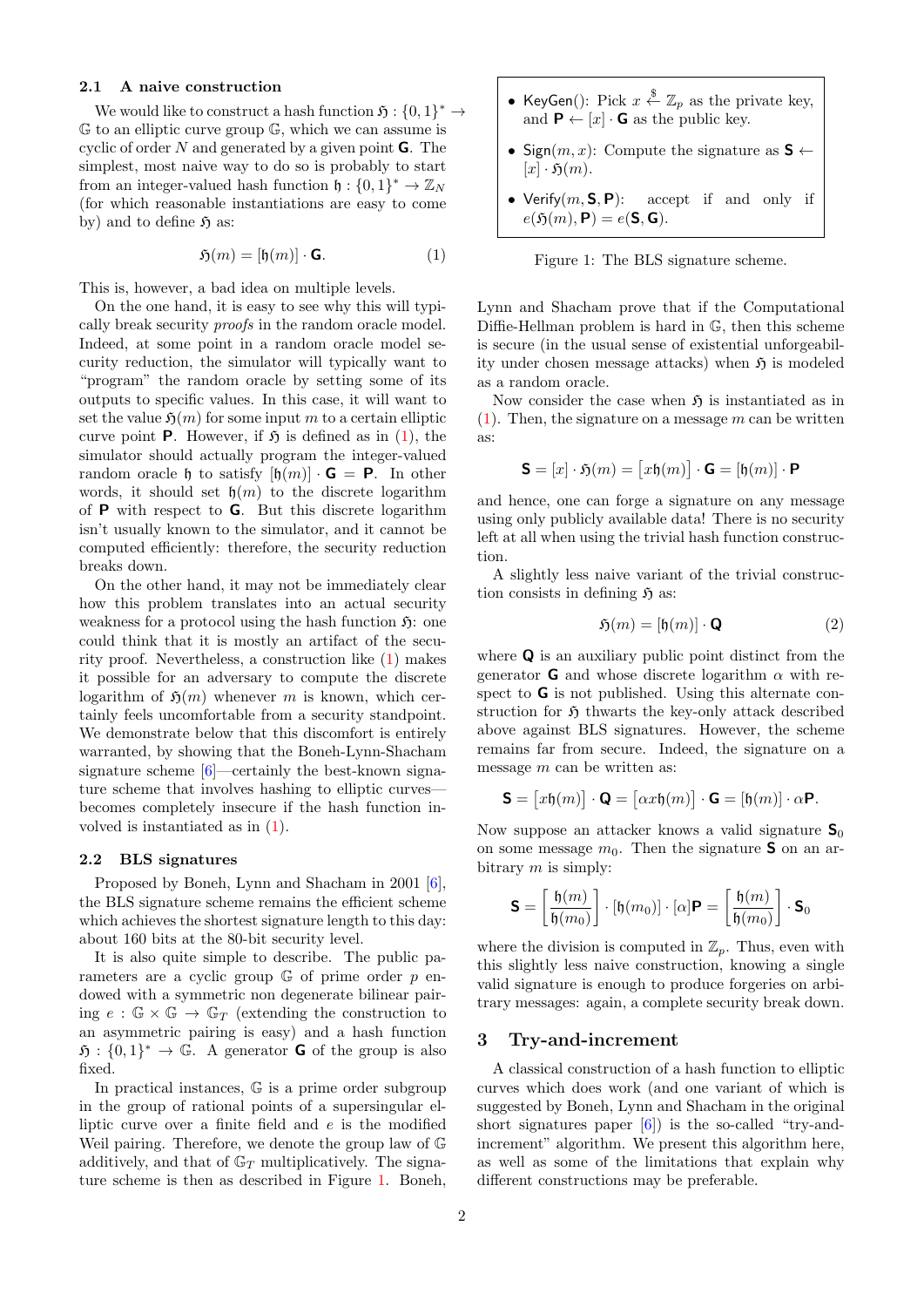#### 3.1 The try-and-increment algorithm

Consider an elliptic curve E over a finite field  $\mathbb{F}_q$  of odd characteristic. It admits a Weierstrass equation of the form:

$$
E: y^2 = x^3 + ax^2 + bx + c \tag{3}
$$

for some  $a, b, c \in \mathbb{F}_q$ . A probabilistic way of constructing points on  $E(\mathbb{F}_q)$  is then to pick a random  $x \in \mathbb{F}_q$ , check whether  $t = x^3 + ax^2 + bx + c$  is a square in  $\mathbb{F}_q$ , and if so, let  $y = \pm \sqrt{t}$  and return  $(x, y)$ . If t is not a square, then  $x$  is not the abscissa of a point on the curve: then, one can pick another  $x$  and try again, and if so, let  $y = \pm \sqrt{t}$  and return  $(x, y)$ . If t is not a square, then  $x$  is not the abscissa of a point on the curve: then, one can pick another  $x$  and try again. It is an easy consequence of the Hasse bound on the number of points on  $E(\mathbb{F}_q)$  that the success probability of a single try is very close to 1/2.

Now this point construction algorithm can be turned into a hash function based on an  $\mathbb{F}_q$ -valued random oracle  $\mathfrak{h}: \{0,1\}^* \to \mathbb{F}_q$ . To hash a message m, the idea is to pick the x-coordinate as, essentially,  $h(m)$ (which amounts to picking it at random once) and carry out the point construction above. However, since one should also be able to retry in case the first  $x$ coordinate that is tried out is not the abscissa of an actual curve point, we rather let  $x \leftarrow \mathfrak{h}(c||m)$ , where  $c$  is a fixed length counter initially set to 0 and incremented in case of a failure. Since there is a choice of sign to make when taking the square root of  $t =$  $x^3 + ax^2 + bx + c$ , we also modify h to output an extra bit for that purpose:  $\mathfrak{h}: \{0,1\}^* \to \mathbb{F}_q \times \{0,1\}$ . This is the try-and-increment algorithm, described more precisely in Algorithm [1](#page-2-0) (and called MapToGroup in  $[6]$ ). The failure probability after up to k iterations is about  $2^{-k}$  by the previous computations, so choosing the length of the counter  $c$  to be large enough for up to  $k \approx 128$  iterations, say, is enough to ensure that the algorithm succeeds except with negligible probability.

<span id="page-2-0"></span>

|  |  |  |  | Algorithm 1 The try-and-increment algorithm. |
|--|--|--|--|----------------------------------------------|
|--|--|--|--|----------------------------------------------|

1: **procedure** TRYANDINCREMENTHASH $(m) >$ hash to  $E: y^2 = x^3 + ax^2 + bx + c$ 2:  $c \leftarrow 0$   $\triangleright c$  is a  $\lceil \log_2 k \rceil$ -bit bit string<br>3:  $(x, b) \leftarrow \mathfrak{h}(c \parallel m)$   $\triangleright \mathfrak{h}$  is a RO to  $\mathbb{F}_q \times \{0, 1\}$ 3:  $(x, b) \leftarrow \mathfrak{h}(c||m)$   $\Rightarrow \mathfrak{h}$  is a RO to  $\mathbb{F}_q \times \{0, 1\}$ 4:  $t \leftarrow x^3 + ax^2 + bx + c$ 5: if t is a square in  $\mathbb{F}_q$  then 6:  $y \leftarrow (-1)^b$ .  $\overline{t}$   $\rightarrow$  define  $\sqrt{ }$  e.g. as the smaller square root wrt some total order on  $\mathbb{F}_q$ 7: return  $(x, y)$ 8: else 9:  $c \leftarrow c + 1$ 10: if  $c < k$  then 11: goto step [3](#page-2-0) 12: end if 13: end if 14: return ⊥ 15: end procedure

Boneh, Lynn and Shacham prove that this construc-

tion can replace the random oracle  $\mathfrak{H} : \{0,1\}^* \to E(\mathbb{F}_q)$ in BLS signatures without compromising security. In fact, it is not hard to see that it is *indifferentiable* from such a random oracle, in the sense of Maurer, Renner and Holenstein [\[23\]](#page-7-7): this ensures that this construction can be plugged in many protocols<sup>[1](#page-2-1)</sup> requiring a random oracle  $\mathfrak{H}: \{0,1\}^* \to E(\mathbb{F}_q)$  while preserving random oracle security proofs, as discussed in [\[10\]](#page-6-7).

Nevertheless, there are various reasons why Algorithm [1](#page-2-0) is not a completely satisfying construction for hash functions to elliptic curves. There is arguably a certain lack of mathematical elegance in the underlying idea of picking x-coordinates at random until a correct one is found, especially as the length of the counter, and hence the maximum number of trials, has to be fixed (to prevent collisions). More importantly, this may have adverse consequences for the security of physical devices implementing a protocol using this construction: for example, since the number of iterations in the algorithm depends on the input  $m$ , an adversary can obtain information on  $m$  by measuring the running time or the power consumption of a physical implementation.

# 3.2 Timing attacks on key agreement protocols

A concrete situation in which this varying running time can be a serious issue is the case of embedded devices (especially e-passports) implementing an elliptic curve-based Password-Authenticated Key Exchange (PAKE) protocol.

PAKE is a method for two parties sharing a common low-entropy secret (such as a four-digit PIN, or a selfpicked alphabetic password) to derive a high-entropy session key for secure communication in an authenticated way. One of the main security requirements is, informally, that an attacker should not be able to gain any information about the password, except through a brute force online dictionary attack (i.e. impersonating one of the parties in the protocol and attempting to authenticate with each password, one password at a time), which can be prevented in practice by latency, smart card blocking and other operational measures. In particular, a PAKE protocol should be considered broken if a passive adversary can learn any information about the password.

Now consider the PAKE protocol described in Figure [2,](#page-3-1) which is essentially Jablon's Simple Passwordbase Exponential Key Exchange (SPEKE) [\[19\]](#page-7-5) implemented over an elliptic curve, except with a random salt as suggested in [\[20\]](#page-7-8). The public parameters are an elliptic curve group  $\mathbb G$  of prime order p and a hash function  $\mathfrak{H}$ :  $\{0,1\}^* \to \mathbb{G}$ . The two parties share a common password  $\pi$ , and derive a high-entropy  $\mathsf{K} \in \mathbb{G}$  using Diffie-Hellman key agreement in G but with a variable generator  $\mathbf{G} \in \mathbb{G}$  computed by hashing the password.

<span id="page-2-1"></span> $\overline{1}$  Not necessarily *all* protocols, as conventional wisdom would have it until recently, but at least all protocols with singlestage security games, as clarified by Ristenpart, Shacham and Shrimpton [\[24\]](#page-7-9).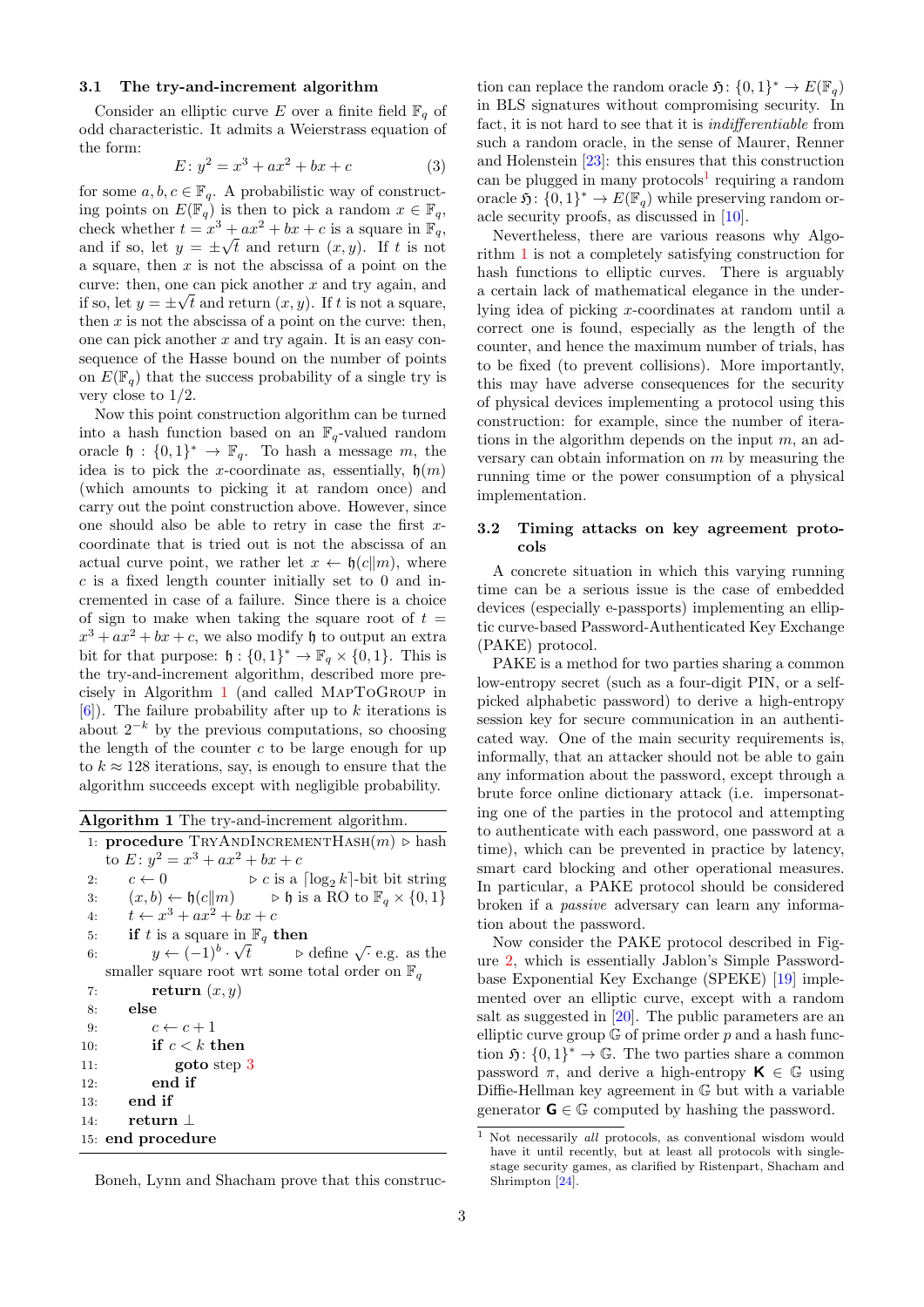

<span id="page-3-1"></span>Figure 2: A randomized variant of SPEKE.

But if the hash function  $\mathfrak{H}$  is instantiated by the try-and-increment construction and an eavesdropper is able to measure the running time of one of the parties, he will find different running times or different power traces depending on how many trials it takes to find a suitable x-coordinate in the computation of  $\mathfrak{H}(s\|\pi)$ . Since it takes a single iteration with probability close to 1/2, an execution of the protocol provides at least one bit of information about  $\pi$  to the adversary (and about  $-\sum_{k\geqslant 1} 2^{-k} \log_2(2^{-k}) = 2$  bits on average).

This leads to a so-called "partition attack", conceptually similar to those described by Boyd et al. in [\[7\]](#page-6-8): the adversary can count the number of iterations needed to compute  $\mathfrak{H}(s||\pi_0)$  for each password  $\pi_0$  in the password dictionary, keeping only the  $\pi_0$ 's for which this number of iterations matches the side-channel measurement. This reduces the search space by a factor of at least 2 (and more typically 4) for each execution of the protocol, as the running times for different values of s are independent. As a result, the eavesdropper can typically reduce his search space to a single password after at most a few dozen executions of the protocol!

A rather inefficient countermeasure that can be considered is to run all  $k$  iterations of the try-and-increment algorithm every time. However, even that is probably insufficient to thwart the attack: indeed, the usual algorithm (using quadratic reciprocity) for testing whether an element of  $\mathbb{F}_q$  is a square, as is done in Step [5](#page-2-0) of Algorithm [1,](#page-2-0) also has different running times depending on its input. This can provide information to the adversary as well, unless this part is somehow tweaked to run in constant time, which seems difficult to do short of computing the quadratic character with an exponentiation and making the algorithm prohibitively slow with  $k$  exponentiations every time. In principle, padding the quadratic reciprocity-based algorithm with dummy operations might provide a less computationally expensive solution, but implementing such a countermeasure securely seems quite daunting. A construction that naturally runs in constant time would certainly be preferable.

# <span id="page-3-0"></span>4 Elliptic curve encodings

### 4.1 Main idea

A natural way to construct a constant-time hash function to an elliptic curve  $E$  would be to use, as a building block, a suitable function  $f: \mathbb{F}_q \to E(\mathbb{F}_q)$  that can be efficiently computed in constant time[2](#page-3-2) . Then, combining f with a hash function  $\mathfrak{h}$ :  $\{0,1\}^* \to \mathbb{F}_q$ , we can hope to obtain a well-behaved hash function to  $E(\mathbb{F}_q)$ .

Of course, not all such functions  $f$  are appropriate: for example, when  $q = p$  is prime, the trivial encoding described in §[2](#page-0-0) is essentially of that form, with  $f: u \mapsto$  $[\hat{u}] \cdot \mathbf{G}$  (and  $u \mapsto \hat{u}$  some lifting of  $\mathbb{F}_p$  to  $\mathbb{Z}$ ).

On the other hand, if f is a bijection between  $\mathbb{F}_q$ and  $E(\mathbb{F}_q)$  (possibly up to a bounded number of exceptional points) whose inverse is also efficiently computable, then the following construction:

<span id="page-3-3"></span>
$$
\mathfrak{H}(m) = f(\mathfrak{h}(m)) \tag{4}
$$

is well-behaved, in the sense that if h is modeled as a random oracle to  $\mathbb{F}_q$ , then  $\mathfrak{H}$  can replace a random oracle to  $E(\mathbb{F}_q)$  in any protocol while preserving proofs of security in the random oracle model. Indeed, contrary to what happens in the case of the trivial encoding (where programming the random oracle would require computing discrete logarithm), a simulator can easily choose a value  $\mathfrak{H}(m_0) = \mathbf{P}_0$  by setting  $\mathfrak{h}(m_0) =$  $f^{-1}(\mathbf{P}_0)$ . In fact, such a construction is, again, indifferentiable from a random oracle to  $E(\mathbb{F}_q)$ .

More generally, we will be considering cases where f is not necessarily an efficiently invertible bijection but only a so-called samplable mapping, in the sense that for each  $\mathbf{P} \in E(\mathbb{F}_q)$ , one can compute a random element of  $f^{-1}(\mathbf{P})$  in probabilistic polynomial time.

# <span id="page-3-6"></span>4.2 A simple example

It was actually one of the first papers requiring hashing to elliptic curves, namely Boneh and Franklin's construction [\[4\]](#page-6-0) of identity-based encryption from the Weil pairing, that introduced the first practical example of a hash function of the form [\(4\)](#page-3-3). Boneh and Franklin used elliptic curves of a very special form:

<span id="page-3-5"></span>
$$
E: y^2 = x^3 + b \tag{5}
$$

over a field  $\mathbb{F}_q$  such that  $q \equiv 2 \pmod{3}$ . In  $\mathbb{F}_q$ ,  $u \mapsto$  $u^3$  is clearly a bijection, and thus each element has a unique cube root. This makes it possible, following Boneh and Franklin, to define a function  $f$  as:

<span id="page-3-4"></span>
$$
f: \mathbb{F}_q \to E(\mathbb{F}_q)
$$
  

$$
u \mapsto ((u^2 - b)^{1/3}, u).
$$
 (6)

In other words, instead of picking the x-coordinate and try to deduce the y-coordinate by taking a square root

<span id="page-3-2"></span><sup>2</sup> It is probably superfluous to point out that, by constant time, we mean "whose running time does not depend on the input" (once the choice of parameters like E and  $\mathbb{F}_q$  is fixed), and not  $O(1)$  time in the sense of complexity theory.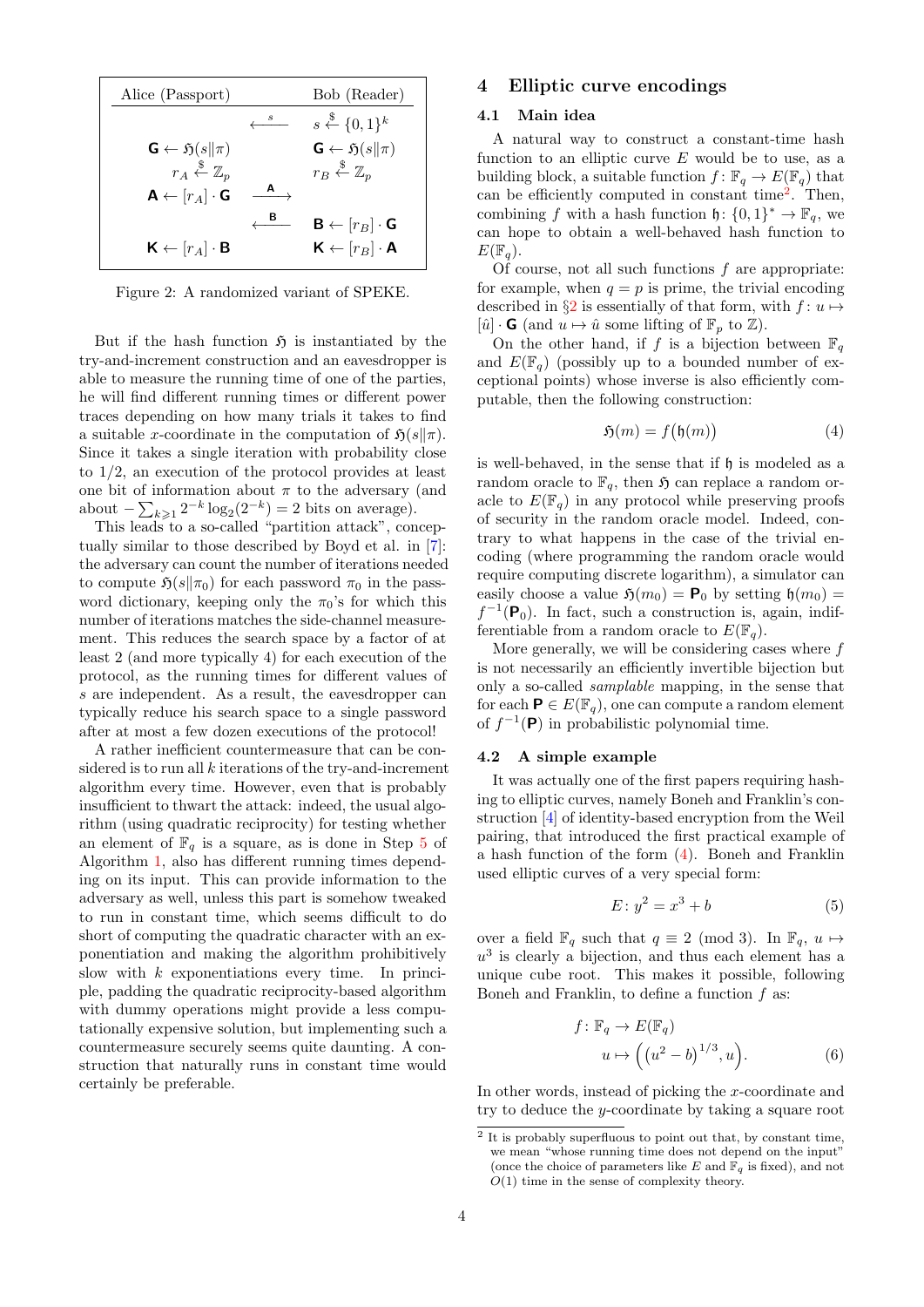(which may not exist) as before, we first choose the y-coordinate and deduce the x-coordinate by taking a cube root (which always exists).

Obviously, the function f is a bijection from  $\mathbb{F}_q$  to all the finite points of  $E(\mathbb{F}_q)$ . In particular, this implies that  $\#E(\mathbb{F}_q) = 1 + \# \mathbb{F}_q = q + 1$ ; thus, E is supersingular (and hence comes with a computable symmetric pairing). This also means that  $f$  satisfies the conditions mentioned in the previous section; therefore, construc-tion [\(4\)](#page-3-3) can replace the random oracle  $\mathfrak{H}$  required by the Boneh-Franklin IBE scheme, or any other protocol proved secure in the random oracle model. And it can also easily be computed in constant time: it suffices to compute the cube root as an exponentiation to a fixed power  $\alpha$  such that  $3\alpha \equiv 1 \pmod{q-1}$ .

Note that in fact, the group G considered by Boneh and Franklin isn't  $E(\mathbb{F}_q)$  itself, but a subgroup  $\mathbb{G} \subset$  $E(\mathbb{F}_q)$  of prime order. More precisely, the cardinality q of the base field is chosen of the form  $6p - 1$  for some prime  $p \neq 2, 3$ . Then  $E(\mathbb{F}_q)$  has a unique subgroup G of order  $p$  (and index 6), which is the group actually used in the scheme. Hashing to  $\mathbb{G}$  rather than  $E(\mathbb{F}_q)$ is then easy:

<span id="page-4-1"></span>
$$
\mathfrak{H}(m) = f'(\mathfrak{h}(m)) \quad \text{where} \quad f'(u) = [6] \cdot f(u). \tag{7}
$$

The encoding  $f'$  defined in that way isn't injective but it is samplable: indeed, to compute a random preimage of some point  $P \in \mathbb{G}$ , we can simply compute the six points  $\mathbf{Q}_i$  such that  $[6] \cdot \mathbf{Q}_i = \mathbf{P}$ , and return  $f^{-1}(\mathbf{Q}_i)$ for a random index  $i$ . Using that observation, Boneh and Franklin prove that construction [\(7\)](#page-4-1) can replace the random oracle to G in their IBE scheme.

### 4.3 Beyond supersingular curves

The previous example suggests that a sensible first step towards constructing well-behaved constant-time hash functions to elliptic curves is to first obtain mappings  $f: \mathbb{F}_q \to E(\mathbb{F}_q)$  that are computable in deterministic polynomial time and samplable, and admit constant-time implementations. We will refer to such mappings as *encoding functions* or simply *encodings*. Note that despite what the name might suggest, there is no assumption of injectivity for those mappings.

It turns out that constructing encodings to elliptic curves beyond special cases such as [\(6\)](#page-3-4) is far from an easy task. In fact, Schoof mentioned the presumably easier problem of constructing a *single* non-identity point on a general elliptic curve over a finite field (the Hasse bound ensures that there is always such a point over fields of cardinality at least 5) as open in his 1985 paper on point counting  $[27]$ , and little progress was made on this problem before the 2000s.

The first significant result in that direction was obtained by Schinzel and Skalba in 2004  $[26]$ . They exhibited one non-identity point on the elliptic curve [\(5\)](#page-3-5) without any assumption on the cardinality of the base field. A part of their result is as follows.

**Theorem 1** ([\[26,](#page-7-11) Th. 1]). Let  $\mathbb{F}_q$  be a finite field of characteristic at least 5 and b an element of  $\mathbb{F}_q$  such

that  $b^3 + 72^3 \neq 0$ . Further set:

$$
y_1 = -2^{-9}3^{-5}b^3 + 2^{-6}3^{-3}b^2 - 2^{-3}b - 3
$$
  
\n
$$
y_2 = 2^{-8}3^{-6}b^3 - 2^{-5}3^{-3}b^2 + 2^{-2}3^{-1}b + 2
$$
  
\n
$$
y_3 = \frac{b^6 - 2^53^2b^5 + 2^63^6b^4 - 2^{10}3^65b^3}{2^83^5(b+72)^3}
$$
  
\n
$$
+ \frac{2^{12}3^85b^2 - 2^{16}3^{11}b + 2^{18}3^{12}}{2^83^5(b+72)^3}
$$
  
\n
$$
y_4 = \frac{b^9 - 2^33^27b^8 + 2^93^5b^7 - 2^{13}3^7b^6}{2^{10}3^5(b^2 - 72b + 72^2)^3}
$$
  
\n
$$
+ \frac{2^{13}3^829b^5 - 2^{17}3^{12}b^4 + 2^{19}3^{13}7b^3}{2^{10}3^5(b^2 - 72b + 72^2)^3}
$$
  
\n
$$
+ \frac{2^{22}3^{14}b^2 + 2^{24}3^{17}b + 2^{27}3^{18}}{2^{10}3^5(b^2 - 72b + 72^2)^3}.
$$

Then for at least one  $j = 1, 2, 3, 4, y_j^2 - b$  is a cube  $x^3$ in  $\mathbb{F}_q$ , and hence  $(x, y_j)$  is a non-identity rational point on the elliptic curve  $y^2 = x^3 + b$ .

This rather contrived result only shows how to construct a single non trivial  $\mathbb{F}_q$ -point on the special curve  $E: y^2 = x^3 + b$  in deterministic polynomial time.

Further research in recent years by Skalba and others led to the construction of more or less practical encoding functions to all elliptic curves in recent years, but almost all proposed results exclude (either explicitly or implicitly) the precise case of  $E: y^2 = x^3 + b$ over fields  $\mathbb{F}_q$  with  $q \equiv 1 \pmod{3}$ , of which BN curves are the most important examples. This has led some researchers (including the author) to believe that the problem of hashing to BN curves was open. We briefly review those results in the next section, and point to the single exception which does allow to encode to BN curves, rather efficiently at that.

# <span id="page-4-0"></span>5 Encoding to BN curves

# 5.1 BN curves

BN curves are a family of pairing-friendly elliptic curves over large prime fields, introduced in 2005 by Barreto and Naehrig [\[2\]](#page-6-9). They are one of the preferred families for implementing asymmetric pairings nowadays, as they achieve essentially optimal parameters for obtaining bilinear groups at the 128-bit security level. Indeed, BN curves are of prime order (in particular they satisfy  $\rho = 1$ ) and embedding degree  $k = 12$ ; thus, the pairing on a BN curve over a 256-bit prime field  $\mathbb{F}_p$ takes its values in the field  $\mathbb{F}_{p^{12}}$  of size  $256 \times 12 = 3072$ . Then, solving the discrete logarithm problem both in the group of points of the curve and in  $\mathbb{F}_{p^k}^{\times}$  takes time about  $2^{128}$  as required.

The details of the construction of BN curves, based on the CM method, is not really relevant for our purposes. Suffice it to say that Barreto and Naehrig's algorithm outputs an elliptic curve of the form:

<span id="page-4-2"></span>
$$
E: y^2 = x^3 + b \tag{8}
$$

over a field  $\mathbb{F}_p$  with  $p \equiv 1 \pmod{3}$  (for convenience, they suggest to pick a  $p$  satisfying, more precisely,  $p \equiv$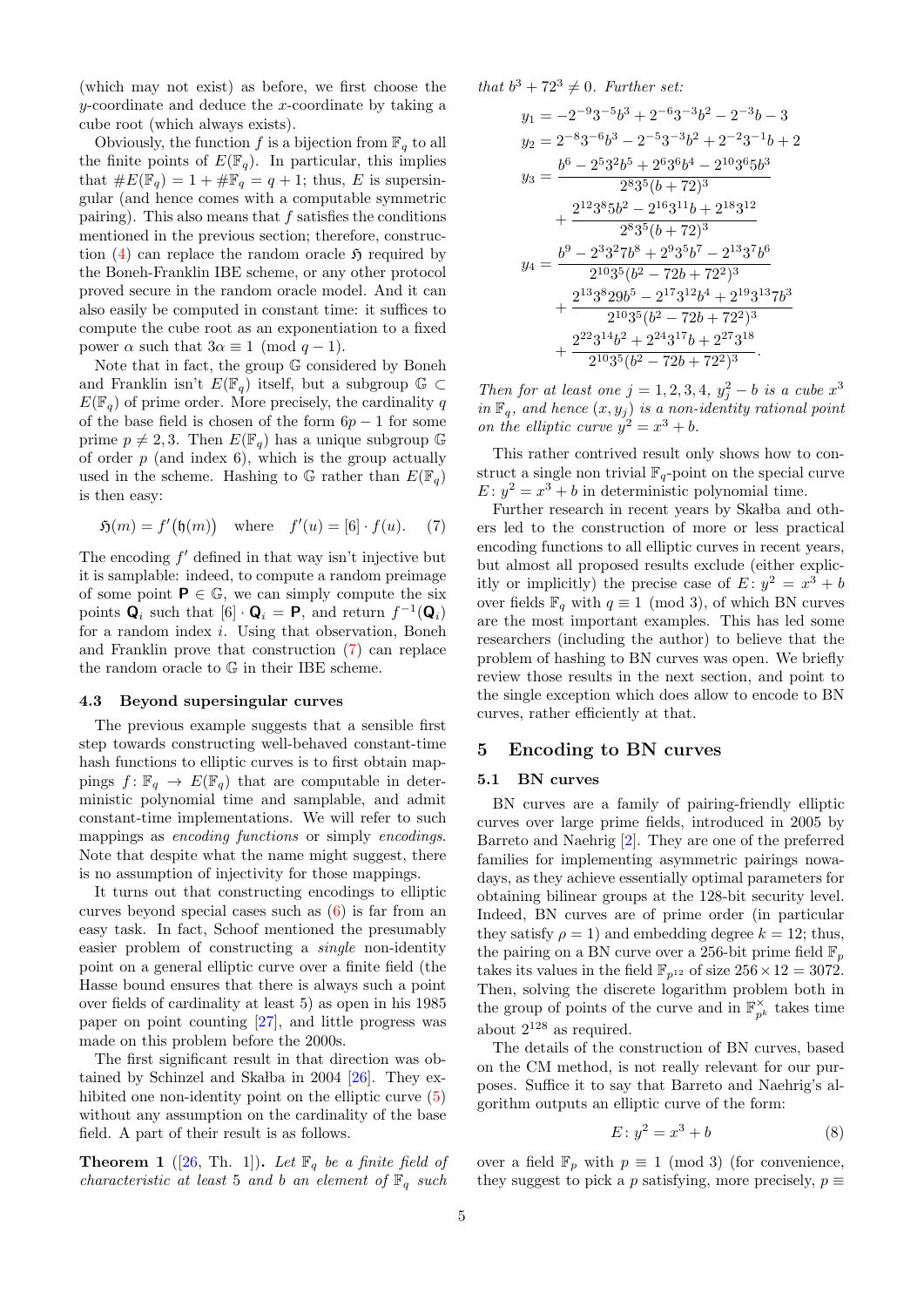31 (mod 36)), such that  $#E(\mathbb{F}_p)$  is prime, together with the generator  $\mathbf{G} = (1, \sqrt{b+1} \bmod p) \in E(\mathbb{F}_p)$ . Moreover, b is typically a very small integer (the smallest  $> 0$  such that  $b + 1$  is a quadratic residue mod p).

### 5.2 A short review of elliptic curves encodings

Although the literature on encoding to elliptic curves has become quite vast in recent years, we can broadly divide the proposed constructions into two families: Icart-type encodings on the one hand, and Skalba-type encodings (which are referred to as "SWU-type" in [\[14\]](#page-7-12)) in the other.

Icart-type encodings include Icart's own encoding [\[18\]](#page-7-13) and the variants proposed by Farashahi [\[15\]](#page-7-14), Kammerer et al. [\[21\]](#page-7-15) and Couveignes and Kammerer [\[13\]](#page-7-16). They derive from the construction proposed by Icart in 2009, who tried to extend the original idea of Boneh and Franklin described in §[4.2](#page-3-6) to the case of ordinary curves. Like Boneh and Franklin's encoding, they crucially rely on the possibility of taking arbitrary cube roots in the base field  $\mathbb{F}_p$ , so that p has to satisfy  $p \equiv 2$ (mod 3). Since this is not verified for BN curves, none of these constructions apply to them, and it seems very unlikely that a further variant could cover the BN case.

Skalba-type encodings are obtained in a very different way, by constructing rational curves on certain higher-dimensional varieties associated to the elliptic curves of interest and deducing a map to elliptic curve points. Skalba's own result, published in 2005, can be stated as follows.

**Theorem 2** ([\[29,](#page-7-17) Th. 1]). Let  $\mathbb{F}_q$  be a finite field of characteristic at least 5, and  $g(x) = x^3 + ax + b \in \mathbb{F}_q[x]$ a polynomial over  $\mathbb{F}_q$  with  $a \neq 0$ . Then there exists non constant rational functions  $X_1, X_2, X_3, U \in \mathbb{F}_q(x)$  such that the following identity holds in  $\mathbb{F}_q(t)$ :

<span id="page-5-0"></span>
$$
g(X_1(t^2))g(X_2(t^2))g(X_3(t^2)) = U(t)^2.
$$
 (9)

Identity [\(9\)](#page-5-0), easily gives rise to an encoding function to the elliptic curve:

$$
E: y^2 = x^3 + ax + b.
$$

For any value  $u \in \mathbb{F}_q$  such that  $u^2$  is not a pole of the  $X_i$ 's, we see that the product

$$
g(X_1(u^2))g(X_2(u^2))g(X_3(u^2))
$$

is a square in  $\mathbb{F}_q$ , which implies that at least one of the three values  $g(X_i(u^2))$  is a quadratic residue. If i is the smallest index for which that is the case, we can then set:

$$
(x,y) = \left(X_i(u^2), \sqrt{g(X_i(u^2))}\right)
$$

and  $(x, y)$  is then a non trivial point in  $E(\mathbb{F}_q)$ .

This defines an encoding to any elliptic curve over finite fields of characteristic  $\neq 2, 3$ , except those of jinvariant 0, which inconveniently include BN curves.

Encoding functions based on largely similar principles were later proposed by Ulas [\[30\]](#page-7-18), Brier et al. [\[10\]](#page-6-7) and Sato and Hakuta [\[25\]](#page-7-19), but they all require  $a \neq 0$ , and hence exclude BN curves again.

The only exception that the author is aware of is the general construction given by Shallue and van de Woestijne in 2006 [\[28\]](#page-7-20), which has a lot in common with Skalba's approach, but is the only one that lifts the restriction on the j-invariant being nonzero.

### 5.3 The SW encoding to BN curves

Consider the general Weierstrass equation for an elliptic curve in odd characteristic (possibly including 3):

$$
E: y^2 = x^3 + a_2 x^2 + a_4 x + a_6.
$$

Let further  $g(x) = x^3 + a_2x^2 + a_4x + a_6 \in \mathbb{F}_q[x]$ . It is possible to construct an encoding function to  $E(\mathbb{F}_q)$  like before from a rational curve on the three-dimensional variety:

$$
V: y^2 = g(x_1)g(x_2)g(x_3)
$$

(which, geometrically, is the quotient of  $E \times E \times E$  by  $(\mathbb{Z}/2\mathbb{Z})^2$ , where each non trivial element acts by [-1] on two components and by the identity on the third one). Indeed, if  $\phi: \mathbb{A}^1 \to V$ ,  $t \mapsto (x_1(t), x_2(t), x_3(t), y(t))$  is such a rational curve, then for any  $u \in \mathbb{F}_q$  that is not a pole of  $\phi$ , at least one of  $g(x_i(u))$  for  $i = 1, 2, 3$  is a quadratic residue, and we obtain a corresponding point on  $E(\mathbb{F}_q)$  like before.

Then, Shallue and van de Woestijne show how to construct such a rational curve  $\phi$  (and in fact a large number of them). They first obtain an explicit rational map  $\psi : S \to V$ , where S is the surface of equation:

$$
S: y^{2} \cdot (u^{2} + uv + v^{2} + a_{2}(u + v) + a_{4}) = -g(u)
$$

which can also be written, by completing the square with respect to  $v$ , as:

$$
\bigl[y(v+\frac{1}{2}u+\frac{1}{2}a)\bigr]^2+\bigl[\frac{3}{4}u^2+\frac{1}{2}a_2u+a_4-\frac{1}{4}a_2^2\bigr]y^2=-g(u).
$$

Now observe that for any fixed  $u \in \mathbb{F}_q$ , the previous equation defines a curve of genus 0 in the  $(v, y)$ -plane. More precisely, it can be written as:

<span id="page-5-1"></span>
$$
z^2 + \alpha y^2 = -g(u) \tag{10}
$$

with  $z = y(v + \frac{1}{2}u + \frac{1}{2}a_2)$  and  $\alpha = \frac{3}{4}u^2 + \frac{1}{2}a_2u + a_4 - \frac{1}{4}a_2^2$ . This is a non degenerate conic as soon as  $\alpha$  and  $g(u)$ are both non zero (which happens for all  $u \in \mathbb{F}_q$  except at most 5), and then admits a rational parametrization, yielding a rational curve  $\mathbb{A}^1 \to S$ . Composing with  $\psi$ , we get the required rational curve on  $V$ , and hence an encoding, provided that  $q > 5$ .

To make the encoding function entirely explicit, however, it is necessary to find an explicit  $\mathbb{F}_q$ -point on the conic [\(10\)](#page-5-1). It is easy to find such a point using a randomized algorithm for any given set of parameters, and Shallue and van de Woestijne even propose an algorithm to do so in deterministic polynomial time, but it seems difficult to give a convenient expression for that point, and hence the encoding, in the general case.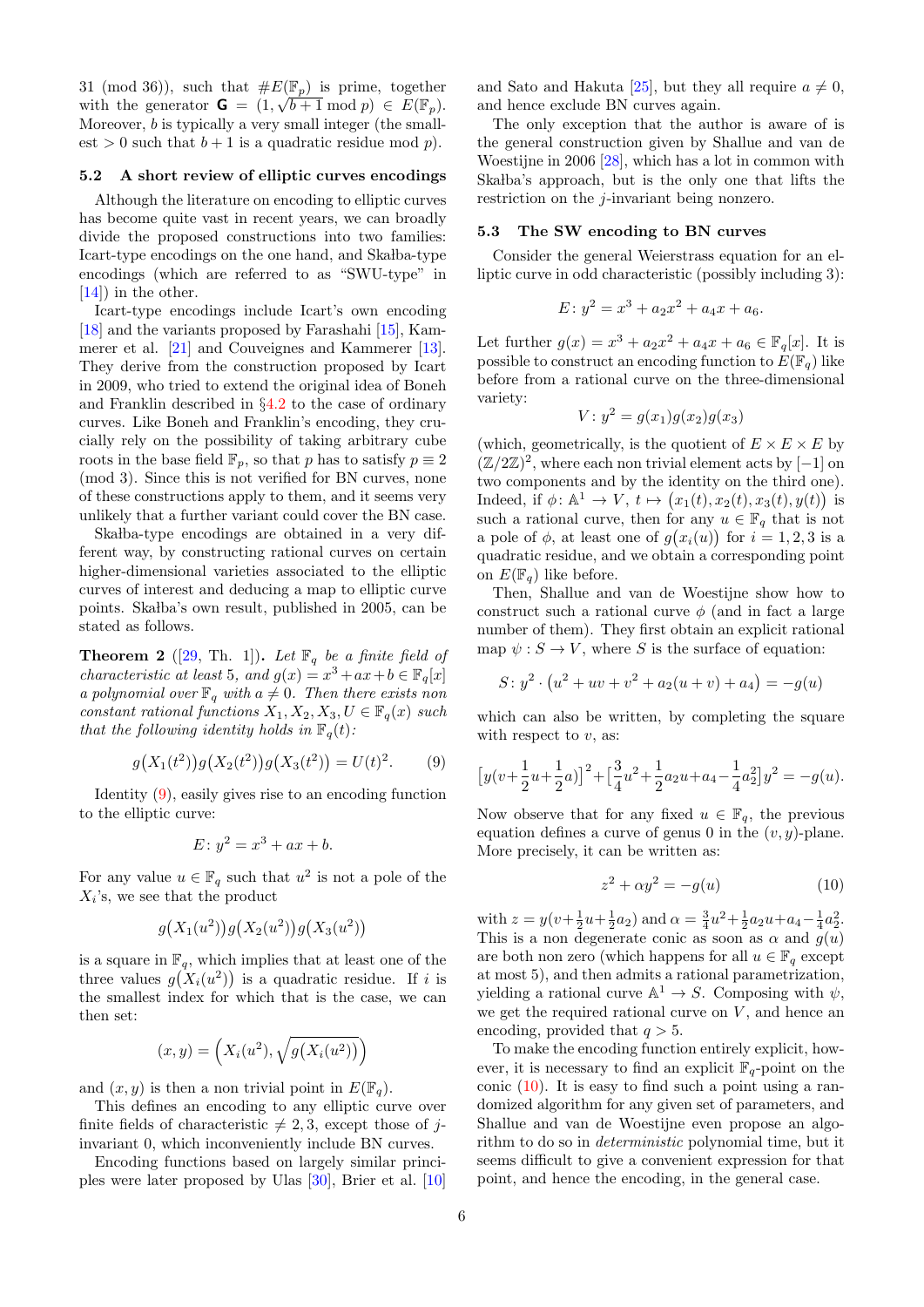BN curves [\(8\)](#page-4-2), however, correspond to the special case when  $a_2 = a_4 = 0$  and  $a_6 = b$ , where Shallue and van de Woestijne's formulas simplify significantly. Since we are given the point  $\bf{G}$  of abscissa 1 on the curve, it seems convenient to pick  $u = 1$ . Then, the conic [\(10\)](#page-5-1) becomes:

<span id="page-6-10"></span>
$$
z^{2} + \frac{3}{4}y^{2} = -1 - b = -y_{\mathbf{G}}^{2}.
$$
 (11)

Moreover, since the base is field  $\mathbb{F}_q = \mathbb{F}_p$  has  $p \equiv 1$ (mod 3) elements, −3 is a quadratic residue, as is easily seen either by quadratic reciprocity of by expressing  $\sqrt{-3}$  in terms of a cube root of unity. At any rate, we obtain an explicit expression for a point on [\(11\)](#page-6-10), namely:

$$
(z; y) = \left(0; \frac{2y\mathbf{G}}{\sqrt{-3}}\right).
$$

This makes it possible to write a completely explicit rational parametrization of the conic  $(11)$ , and if  $(z; y)$ is a point on that conic, we know from the expression of  $\psi$  that at least one of  $x_0 = z/y - 1/2$ ,  $x_1 = -1 - x_0$ or  $x_2 = 1 + y^2$  is the abscissa of a point on the BN curve [\(8\)](#page-4-2). This gives a convenient encoding function, especially in the case  $p \equiv 3 \pmod{4}$  (recommended by Barreto and Naehrig) in which square roots are easy to compute.

#### 5.4 Limitations and perspectives

There are several ways in which the encoding described above could be improved further. For one, while it is relatively easy to write down a constant-time implementation of that encoding (to protect against timing attacks), it is less obvious how to implement it without branching (to protect against glitch attacks). Moreover, the natural implementation computes two Legendre symbols and one exponentiation; if the implementer wants to avoid Legendre symbols (for the reasons mentioned at the end of §[3\)](#page-1-0), implementing it using fewer than two full exponentiations is an open problem, as is the question of minimizing divisions.

Another important problem is indifferentiable hashing on BN curves, in the sense of [\[10\]](#page-6-7). In principle, the techniques introduced by Farashahi et al. in [\[14\]](#page-7-12) should apply to this case, but there are a number of possible technical difficulties, including the fact that we are making arbitrary choices on which abscissa  $x_i$ to use, and the relatively high degree of the function field extensions involved. The same techniques, if they apply, should also provide a precise evaluation of the number of points in the image of the encoding, and of its collision probability.

Finally, even if it does simplify to some extent in the case of BN curves, the approach of Shallue and van de Woestijne seems quite complex in comparison with other proposed constructions of elliptic curve encodings. The exceedingly simple form of BN curves strongly suggests that a simpler approach should exist for that case as well, but finding such remains an intriguing open question.

### <span id="page-6-1"></span>References

- [1] Joonsang Baek and Yuliang Zheng. Identity-based threshold decryption. In Feng Bao, Robert H. Deng, and Jianying Zhou, editors, Public Key Cryptography, volume 2947 of Lecture Notes in Computer Science, pages 262–276. Springer, 2004.
- <span id="page-6-9"></span>[2] Paulo S. L. M. Barreto and Michael Naehrig. Pairing-friendly elliptic curves of prime order. In Bart Preneel and Stafford E. Tavares, editors, Selected Areas in Cryptography, volume 3897 of Lecture Notes in Computer Science, pages 319–331. Springer, 2005.
- <span id="page-6-2"></span>[3] Alexandra Boldyreva. Threshold signatures, multisignatures and blind signatures based on the gap-Diffie-Hellman-group signature scheme. In Yvo Desmedt, editor, Public Key Cryptography, volume 2567 of Lecture Notes in Computer Science, pages 31–46. Springer, 2003.
- <span id="page-6-0"></span>[4] Dan Boneh and Matthew K. Franklin. Identitybased encryption from the Weil pairing. In Joe Kilian, editor, CRYPTO, volume 2139 of Lecture Notes in Computer Science, pages 213–229. Springer, 2001.
- <span id="page-6-3"></span>[5] Dan Boneh, Craig Gentry, Ben Lynn, and Hovav Shacham. Aggregate and verifiably encrypted signatures from bilinear maps. In Eli Biham, editor, EUROCRYPT, volume 2656 of Lecture Notes in Computer Science, pages 416–432. Springer, 2003.
- <span id="page-6-4"></span>[6] Dan Boneh, Ben Lynn, and Hovav Shacham. Short signatures from the Weil pairing. In Colin Boyd, editor, ASIACRYPT, volume 2248 of Lecture Notes in Computer Science, pages 514–532. Springer, 2001.
- <span id="page-6-8"></span>[7] Colin Boyd, Paul Montague, and Khanh Quoc Nguyen. Elliptic curve based password authenticated key exchange protocols. In Vijay Varadharajan and Yi Mu, editors, ACISP, volume 2119 of Lecture Notes in Computer Science, pages 487– 501. Springer, 2001.
- <span id="page-6-5"></span>[8] Xavier Boyen. Multipurpose identity-based signcryption (a Swiss army knife for identity-based cryptography). In Dan Boneh, editor, CRYPTO, volume 2729 of Lecture Notes in Computer Science, pages 383–399. Springer, 2003.
- <span id="page-6-6"></span>[9] Victor Boyko, Philip D. MacKenzie, and Sarvar Patel. Provably secure password-authenticated key exchange using Diffie-Hellman. In Bart Preneel, editor, EUROCRYPT, volume 1807 of Lecture Notes in Computer Science, pages 156–171. Springer, 2000.
- <span id="page-6-7"></span>[10] Eric Brier, Jean-Sébastien Coron, Thomas Icart, David Madore, Hugues Randriam, and Mehdi Tibouchi. Efficient indifferentiable hashing into